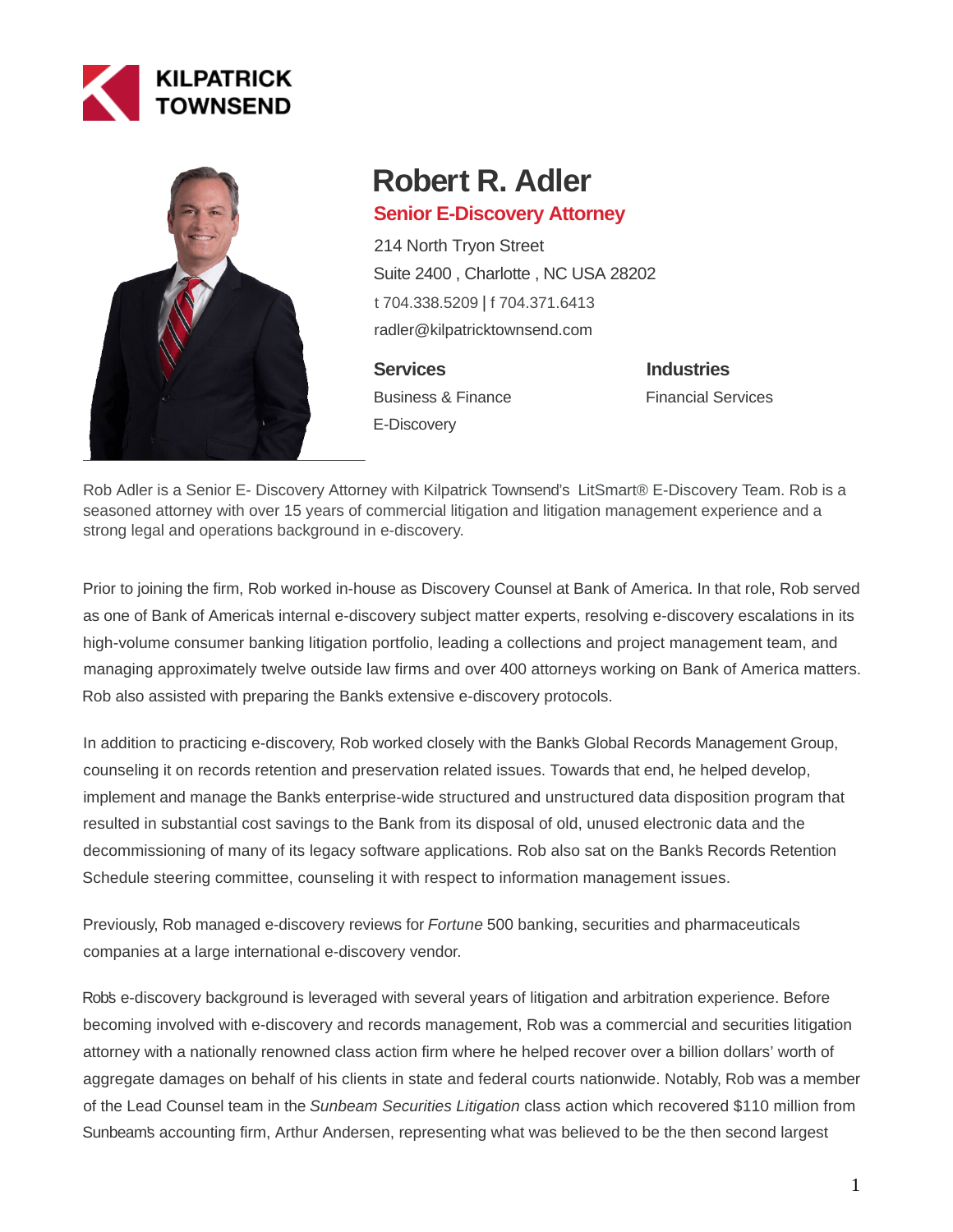

settlement ever achieved against an outside auditor in a securities fraud case.

Rob also has securities arbitration and commercial arbitration experience before FINRA, NYSE and the AAA.

#### **Education**

Western Michigan University Cooley Law SchoolJ.D. (1997) Thomas M. Cooley Law Review, Member Union CollegeB.S. (1991) Psychology, Psi Chi, International Honor Society In Psychology

#### **Admissions**

Florida (1997) North Carolina (2019)

### **Court Admissions**

- U.S. District Court for the Middle District of Florida
- U.S. District Court for the Southern District of Florida

#### **Professional & Community Activities**

- Florida Bar Association, Member
- North Carolina Bar Association, Member

Mecklenberg County Bar Association, Member

#### **Insights**

#### News Releases

36 Kilpatrick Townsend Attorneys Named to the 2019 North Carolina Pro Bono Honor Society May 28, 2020

#### **Publication**

Kilpatrick Townsend Named Top Law Firm Innovator at 6th Annual Relativity Innovation Awards October 24, 2019

#### **Events**

Traps of Technology: Ethical Issues in E-Discovery September 13, 2019

#### **Publication**